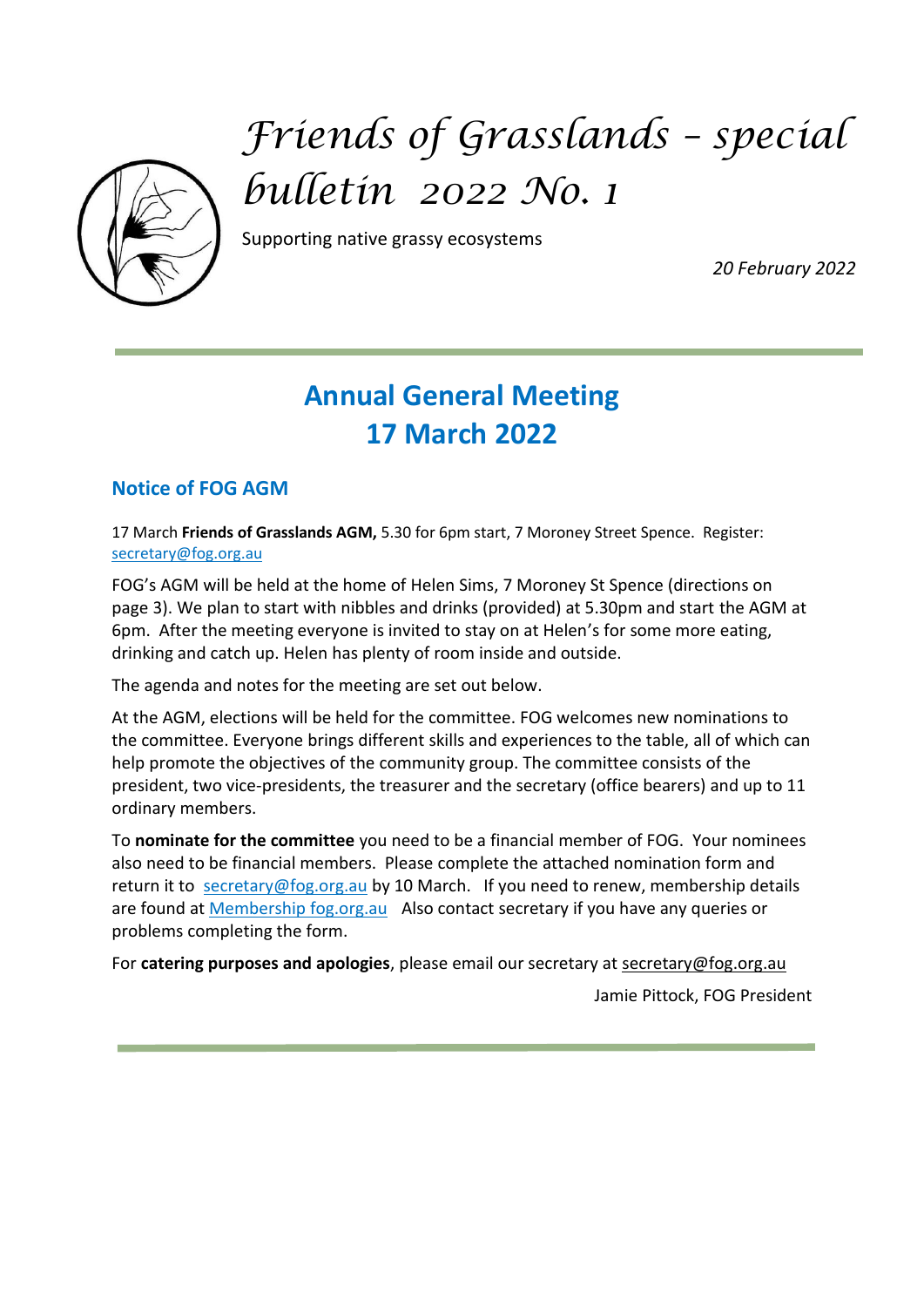#### **Meeting agenda and notices**

#### **AGENDA**

- 1. Attendance and apologies
- 2. Minutes of previous AGM
- 3. Matters arising from previous minutes

4. Receipt of annual report: persons responsible for the report and those carrying out responsibilities for FOG will be invited to address the meeting and questions and queries may be raised by attendees.

5. Election of Office Bearers: President, two Vice Presidents, Secretary, Treasurer & up to 11 Ordinary Committee members.

6. Motions on Notice

7. Close

#### **NOTES:**

1. The annual report will be circulated in advance to all members via email. Members who do not have email addresses may request that reports be posted to him or her.

2. FOG members who want to participate as an office-bearer or ordinary member of the FOG committee should make a written submission to the secretary not less than 7 days before the date of the AGM. (**10 March**).

Submissions must be made in writing, signed by 2 FOG members and accompanied by the written consent of the candidate.

Where insufficient written nominations are received nominated candidates who have made written submissions will be taken as elected and further nominations will be received for any remaining vacancies from any members present on the day of the AGM.

Where written nominations or nominations received on the day of the AGM exceed the number of committee positions available a ballot will be held on the day of the AGM for the election of those committee positions.

3. Motion on Notice: if any financial member wishes to place a motion on notice, they must also attend the meeting to speak to the motion. Wording must be received by 10 March by the Secretary [secretary@fog.org.au](mailto:secretary@fog.org.au) to allow time for all members to be notified of any motion on notice.

4. For any other inquiries please contact [secretary@fog.org.au](mailto:secretary@fog.org.au)